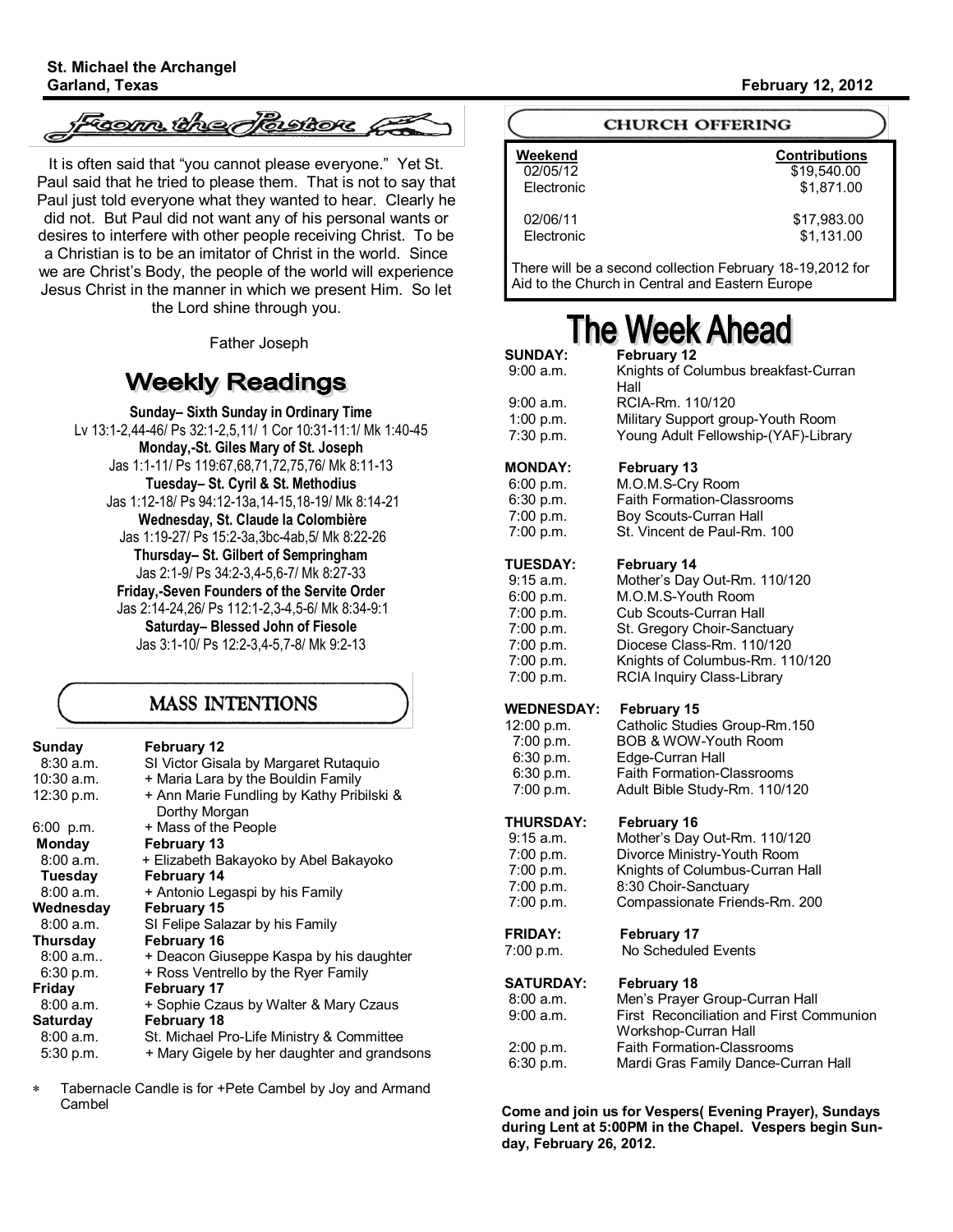## **Middle School Youth Ministry**

Powered by



#### **Meets every Wednesday from 6:30-8:00PM in Curran Hall.**

#### **Attention Parents**

\*Parents please start reviewing the Confirmation inter view materials. Confirmation interviews are scheduled for Sunday, February 26, 2012. Teens will be given scheduled times to show up for interviews for that Sunday during the EDGE.

### **Attention 8th Graders**

 Please start studying for your Confirmation interview. In order to be confirmed, you must be cleared by the Confirmation Interviewer. Also, contact your sponsors because they should be involved in helping you prepare. Confirmation interview schedules will be given out in a few weeks.

### **Attention 7th Graders**

Starting Sunday, January 15th, you will now be asked to sign into a Mass Attendance binder. The binder can be located on the office door across from the Sacristy & Chapel. It will say "7th Grade Mass Attendance Binder."

Please make sure to Save the Dates **Confirmation Retreat Date** February 10-12, 2012  **Confirmation Rehearsal Practice** April 26, 2012 @7:00PM **Confirmation Date** April 27, 2012 at 7:00PM

St. Michael's Lenten Mission Date: March 5-8, 2012 Time:7:00PM Nightly Theme: Prayer, Discernment, and Holiness: Turning Back to God and Toward the Future



Join Fr. Chris Decker, pastor of St. James and St. Phillip Catho-

lic Churches in the Diocese of Baton Rouge, Louisiana, as he takes you on a Lenten journey. He'll look at the basics of how to pray, obstacles to prayer, and how to keep moving when we feel like we're in a rut. Some time will be spent on discernment-listening for God's voice and direction for our lives. And there will be a glance forward into the future and how to keep on the path to holiness and sainthood.

## **RCIA Adult Inquiry**

Classes will take place at St. Michaels on Tuesday, February 14 and Tuesday, February 28 at 7PM in the library. Anyone interested in learning more about the Catholic faith, should call the Church office (972)279-6581 or email pcl-gloria@stmichaelgarland.org.

# **High School Youth Ministry**

Powered by



**Life Teen starts with a youth Mass at 6pm followed by a Life Night that lasts until 9pm.**

Sign up today!! All forms, information, and details about events and activities can be found on our website: http:// www.smlifeteen.com

### *Sunday Life Night Schedule*

|                              | $\mathbf{M}$ $\mathbf{A} \cdot \mathbf{A} \cdot \mathbf{A}$ $\mathbf{B} \cdot \mathbf{A}$ $\mathbf{A} \cdot \mathbf{A} \cdot \mathbf{A} \cdot \mathbf{A} \cdot \mathbf{A}$ $\mathbf{A} \cdot \mathbf{A} \cdot \mathbf{A} \cdot \mathbf{A}$ |  |  |
|------------------------------|--------------------------------------------------------------------------------------------------------------------------------------------------------------------------------------------------------------------------------------------|--|--|
| <b>Upcoming Youth Events</b> |                                                                                                                                                                                                                                            |  |  |
| Feb. 26                      | Life Night                                                                                                                                                                                                                                 |  |  |
| Feb. 19                      | Life Night                                                                                                                                                                                                                                 |  |  |
| Feb. 12.                     | No Life Night                                                                                                                                                                                                                              |  |  |

**May 4-6 Spring Retreat** @ Sabine Creek Ranch Cost: \$100 (Spots Available! Payment plans are available)

#### **Youth group is in need of Adult Volunteers! All God asks for is a "YES" and He will give you the tools to do His will. Please contact Rachel if you have any interest!!**

For more information about getting your high school teen registered into the program please either call or email Rachel Kollhoff at 972-279-6581, ext. 17 or Rachel@stmichaelgarland.org

Young Adult Fellowship (YAF) is an exciting new ministry for those young adults ages 18-30, single or married, working or in school. YAF provides the young adults in our community with opportunities for growing spiritually, friendship and fellowship through prayer, support, discussion of our faith and service. We will start our next 6-week block session on **February 12, 2012**. We meet in **Sundays at 7:30PM in the library**. There is no mandatory level of membership. We welcome any young adult to participate at any time. If you have any questions or would like more information, please contact Richard and Katherine Sesbino at (469)583-7031or you can e-mail us at: krsebino1219@yahoo.com

### **First Reconciliation and First Communion Workshop**

Saturday, February 18 9:00AM-3:00PM Please meet in your assigned classrooms.

## **Diocese Class-Christian Morality**

A series of Diocese Classes, entitled, "Spiritual Morality," will be presented by Father Joseph Mehan Jr. at St. Michael. The classes will be held over five Tuesday evenings beginning Tuesday, February 14 from 7-9PM in Curran Hall. All are welcome to attend and anyone involved in church ministry should plan to attend these classes. Attendance in all 10 hours of classes will apply towards your Diocese Catechetical Certification. To register for these classes, please contact Gloria Gove (PCL) at (972)279-6581 or pcl-gloria@stmichaelgarland.org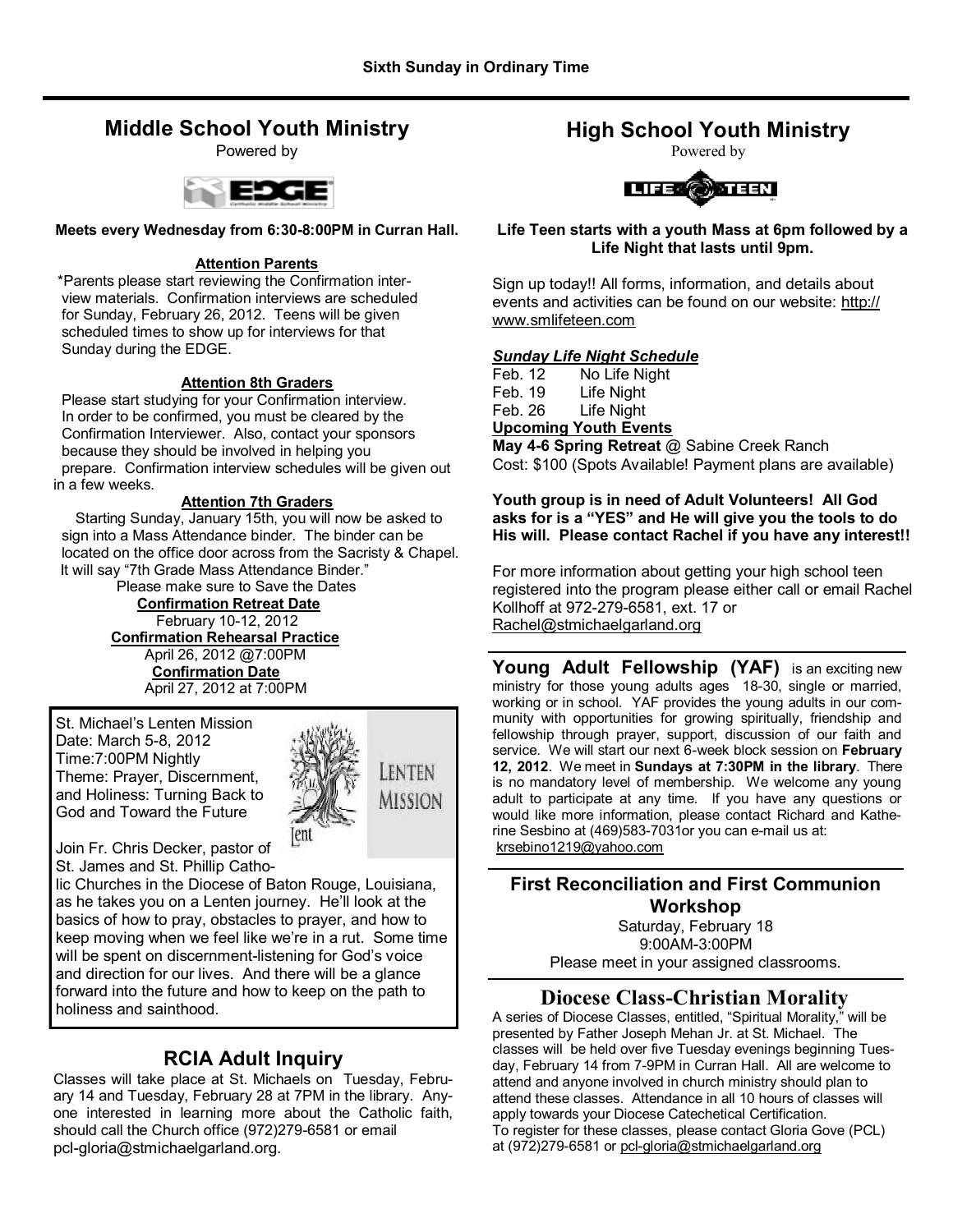| <b>Saint Michael the Archangel</b><br><b>Boy Scout Troop 548</b>                   |                                                 |  |
|------------------------------------------------------------------------------------|-------------------------------------------------|--|
| February 11-12                                                                     | Scouting for Food-Bags out @ St. Mi-<br>chael   |  |
| February 13                                                                        | Boy Scout Meeting 7PM-Curran Hall               |  |
| February 16                                                                        | Order of the Arrow Chapter Meeting              |  |
| February 18-19                                                                     | Scouting for Food-Bags pick up @ St.<br>Michael |  |
| February 20                                                                        | Boy Scout Meeting 7PM-Curran Hall               |  |
| February 24-26                                                                     | Camping-TBA                                     |  |
| February 27                                                                        | No Boy Scout Meeting-TAKS testing               |  |
| For more information contact:<br>Scoutmaster Chris Fowler<br>Email: cdf364@att.net |                                                 |  |

Troop, Pack and Crew 548 will *be Scouting for Food* for our St. Michael's Food Pantry on February 11 & 12. Scouts will distribute bags at Church and a bag will be placed on your car. Please return the bags with canned food the following weekend on February



18&19. The Food collected feeds the hungry for months. Scouts will be happy to collect cash donations. Last year the scouts collected:

| u io ooogio oomootog.            |            |
|----------------------------------|------------|
| Cub Scout Pack 276               | 492lbs.    |
| Cub Scout Pack 1988              | 3.952lbs.  |
| St. Michael's Pack, Troop & Crew | 13.847lbs  |
| Grand Total:                     | 18.291lbs. |

And 548 collected \$1,450.00 in cash donations

**Bishop Kevin Farrell calls upon the Catholic community to participate in a survey regarding Catholic education.** Whether or not you have school-aged children, the Bishop urges everyone to participate in the survey. The Bishop's Strategic Planning Committee was appointed in early 2011 to review the effectiveness of the Diocesan schools and make recommendations that will chart the course for the future. The Committee will study the survey results together with all the data collected during the research. Please take this short, anonymous survey by going to www.cathdal.org and click on the survey icon. If a computer survey isn't possible for you, please call (214)379-3159 to arrange to take the survey via telephone. The survey is open for participation as early as **January 28th and closes on February 13th.** 

| I N                | $\mathsf{NIGH}$ :<br>COI<br>UMB<br>SERVICE TO ONE. IN SERVICE TO                  |
|--------------------|-----------------------------------------------------------------------------------|
| February 12        | Pancake Breakfast in Curran Hall after<br>8:30 AM, 10:30 AM Masses                |
| February 16        | Business meeting: Curran Hall                                                     |
| February 22        | Ash Wednesday: Lenten Dinner                                                      |
| February 24        | Lenten Dinner: Curran Hall                                                        |
| March <sub>2</sub> | Lenten Dinner & Bingo: Curran Hall                                                |
| March 5-8          | Parish Mission: Curran Hall. Knights will<br>provide dinner on Wednesday, March 7 |
| March 9            | Lenten Dinner & Bingo: Curran Hall                                                |
| March 11           | Pancake Breakfast: Curran Hall after the<br>8:30 & 10:30 AM Masses                |
| March 15           | Officers Meeting (Note Date Change)                                               |
| March 16           | Lenten Dinner & Bingo                                                             |
| March 18           | <b>Membership Blitz</b>                                                           |
| March 20           | Information night for prospective<br>members                                      |
| March 22           | Business Meeting (Note Date Change)                                               |
| $\sqrt{C}$         | AC<br>AC                                                                          |

The **Annual Mardi Gras Family Dance** will be held Saturday, February 18, from **6:30-9:00 PM (NOTE TIME CHANGE)** in Curran Hall. All are invited to come and enjoy music, snacks, King Cake, crowning of "royalty," tattoos and face painting for children, and the tossing of beads and goodies! Take advantage of our lower prices for pre-purchased tickets: \$3 for singles or \$10 for families. Tickets at the door will be \$5 for singles or \$12 for families. Buy your tickets early and mark your calendar to attend this fun family event!! Pre-sale tickets will be sold after all Masses February 11 and 12 in the Narthex. Contact Diane Salazar,(972)279-6581, ext. 19, or dianes@stmichaelgarland.org if you have any questions or if you would like to volunteer.

# **Committed Christian Couples**

Committed Christian Couples will present "A New Way to Love" which is a 6-week couples program during Lent on Fridays beginning February 24 at 7PM in the Youth Room. The cost of this program is \$25 per couple. Registration forms are located in the Narthex. The absolute deadline to register is February 16, 2012. Questions? Contact Diane Salazar (972) 279-6581 ext. 19 or dianes@stmichaelgarland.org